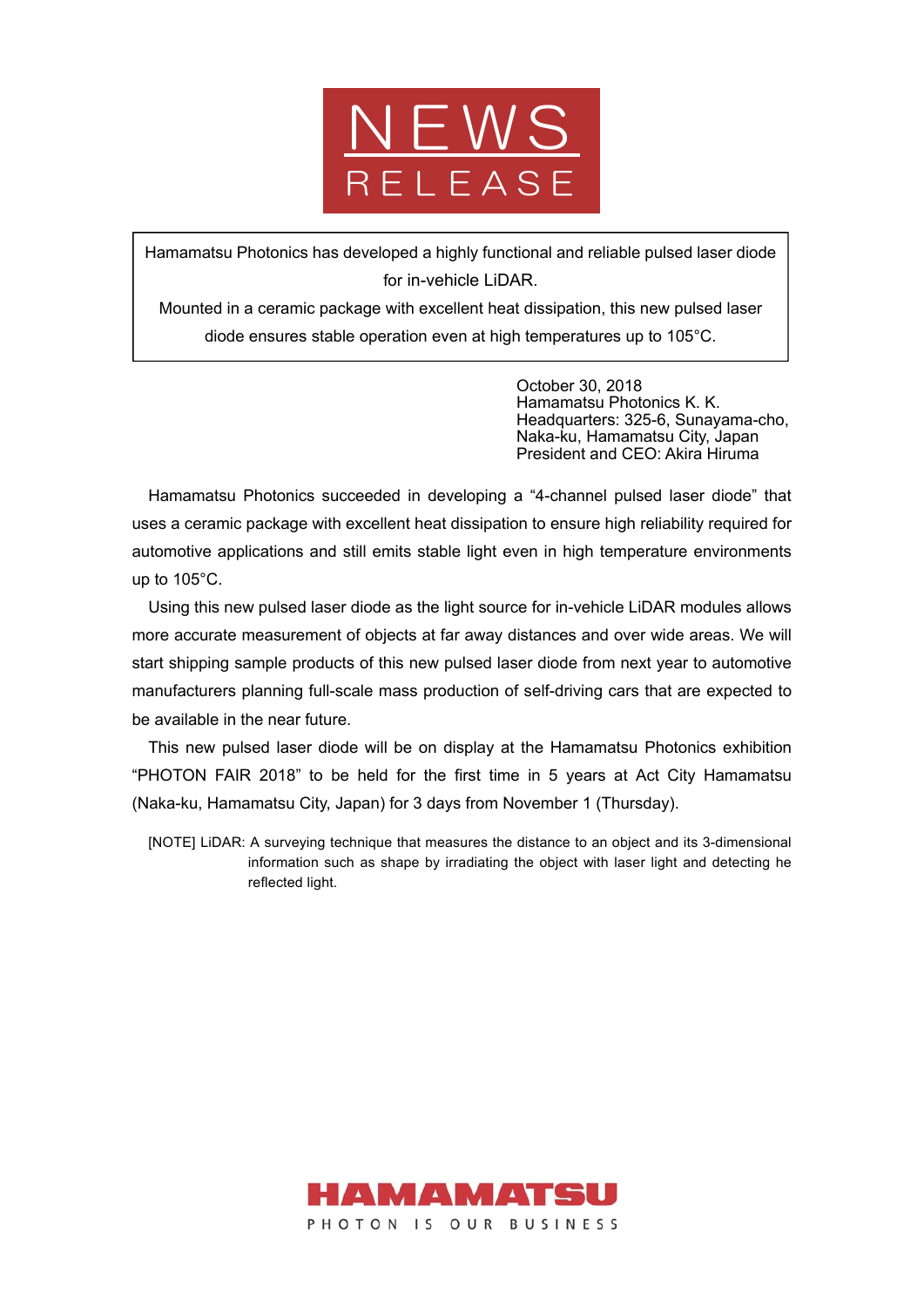

Measures the distance to an object based on the time taken for the light reflected from the object to return.

Principle of distance measurement

#### <Overview of new PLD>

For automotive applications such as collision avoidance, Hamamatsu Photonics already manufactures and sells pulsed laser diodes (PLD) mounted in metal can packages that deliver stable operation even in high temperature environments up to 105°C. Among in-vehicle LiDAR applications, there is recently a growing demand for long-range LiDAR that measures objects more accurately at far distances and over wide areas. This will also increase demand for PLD with higher output power and faster response time. However, enhancing the performance of metal can package PLD to meet such needs is very difficult from the viewpoint of cost and size.

Our new PLD employs a hollow ceramic package that exhibits high reliability equivalent to the can package type and emits stable laser light even at high temperatures. The new PLD also incorporates 4 PLD chips in the ceramic package and so provides a high output power 4 times greater than currently available can package types. These 4 PLD chips are directly mounted (surface mounted) in the package to minimize and optimize electrode wiring patterns and so shorten the laser light pulse width by 20% and enhance the response time as well. The PLD chips are also mounted at a high density that reduces the cubic size of the package to a mere one-fifth the size of the can package type. This makes our new PLD easier to mount into in-vehicle LiDAR modules and so helps meet the demand for self-driving cars that are expected to go into full-scale mass-production in the near future.

Since LiDAR systems use a light emitter (PLD etc.) and light sensor (photodiode etc.) together as one set, the performance characteristics of the light emitter and sensor must be optimized to match each other. Hamamatsu Photonics is one of few companies in the world that manufacture both light emitters and sensors and so can offer both light emitters and sensors that best meet customer and market needs.

Aiming at boosting output power and response time even further, we will continue to develop PLD chips and ceramic packages that respond to ever growing market needs.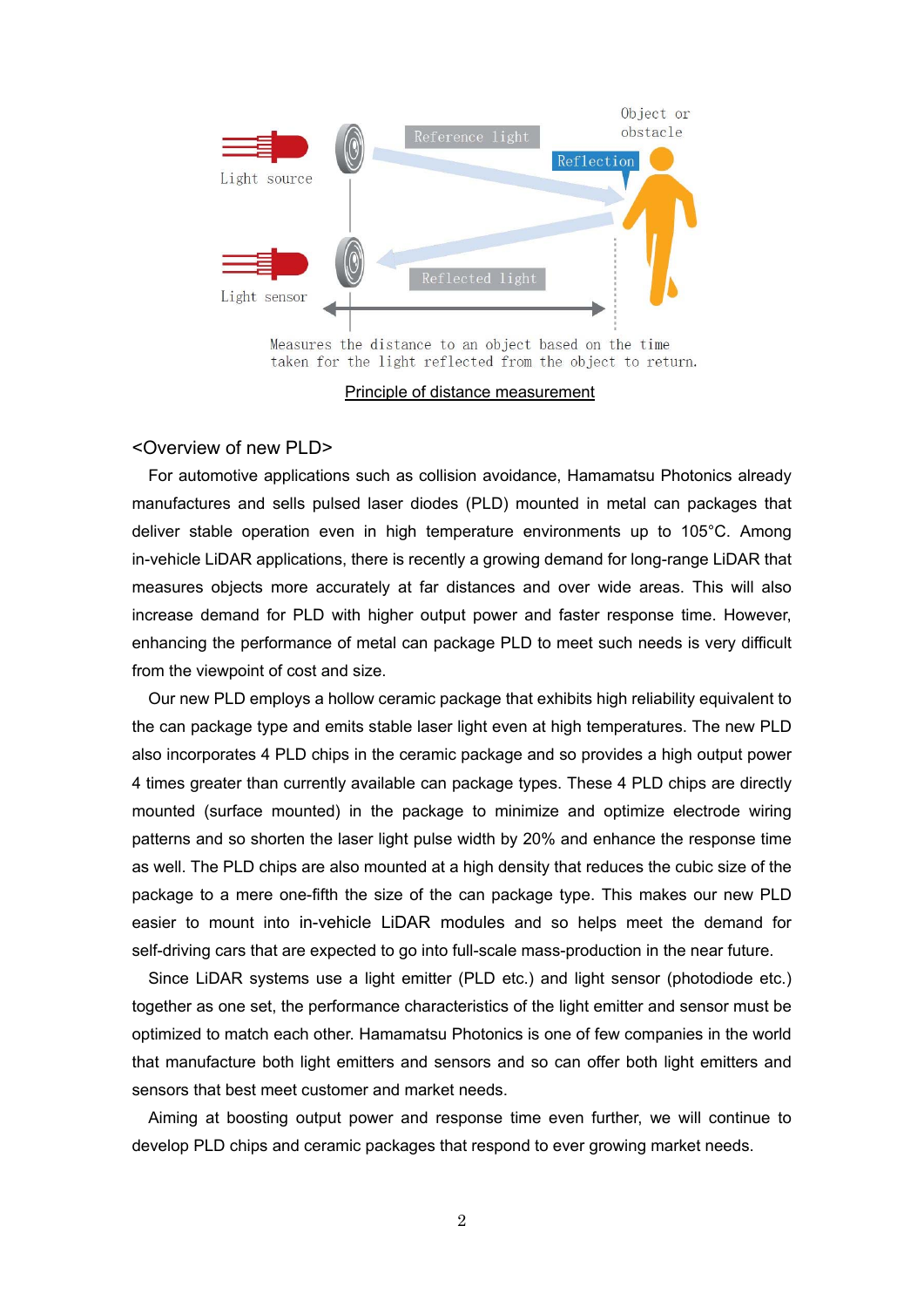### <Features of new PLD>

(1) Stable operation at high temperatures up to 105°C

Using a hollow ceramic package with excellent heat dissipation guarantees stable operation even in high temperature environments up to 105°C and satisfies the tough reliability requirements needed for automotive applications.

#### (2) High laser power generated by multichannel output

The 4 PLD chips mounted in the package deliver high output power that is about 4 times that of a single-channel PLD, allowing laser irradiation onto objects at far off distances and over wide areas.

(3) Short pulse and high repetition rate operation due to optimized electrode wiring patterns The optimized electrode wiring patterns formed within the package shorten the laser pulse width by 20% compared to the can package type, achieving pulse operation at a high repetition rate. This increases the amount of information obtained per unit time and so allows more accurate measurement of the distance and shape of objects even from a moving car.

## (4) Greatly miniaturized by high-density mounting of PLD chips

The ceramic package allows flexible high-density surface mounting of 4 PLD chips. This has greatly miniaturized the ceramic package to sizes as small as 5.5mm×3.8mm×1.7mm (W×D×H) which is only about one-fifth the volume of the can package type.

## <Background of development>

The spread of self-driving cars is expected to create a new social infrastructure since they are a promising way to reduce traffic accidents, improve distribution efficiency of goods, and solve various social problems. To make self-driving cars a reality, it is essential to accurately recognize surrounding objects such as people, cars, and obstacles to detect their distance, shape and condition. So, intensive efforts are being made to promote the practical use of in-vehicle cameras, radars and LiDAR which serve as the eyes of cars. Among these, LiDAR is becoming more and more important in applications such as advanced driving support systems, automatically guided vehicles, and distance measurement. This requires high-power fast-response PLD capable of short-pulse operation at a high repetition rate and having reliability high enough to meet needs in automotive applications.